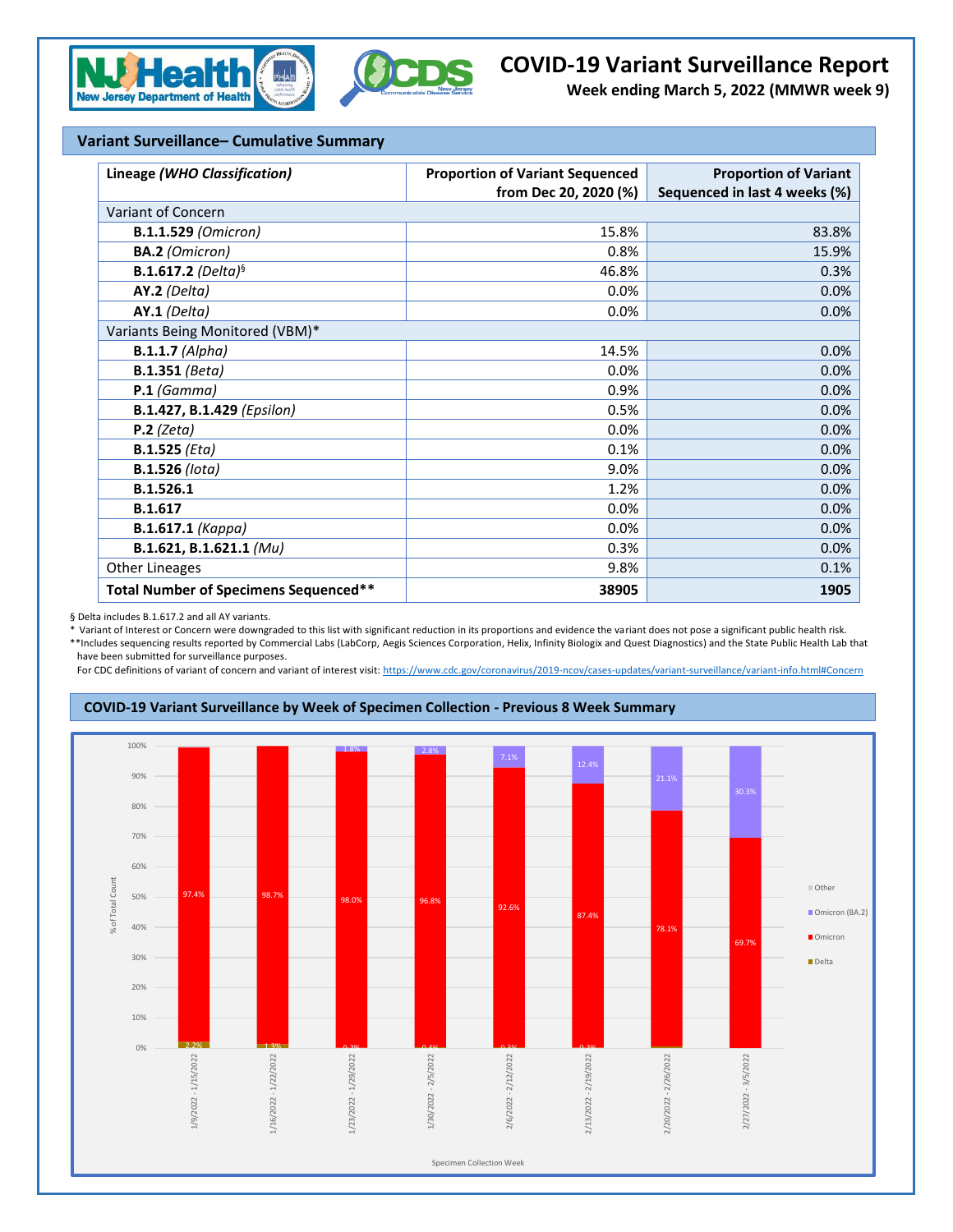

Percentages represent the proportion found in the specified variant lineage. "Other" represents 168 additional lineages which include other COVID-19 variants not classified as variants of concern or variants of interest.

\* Specimens collected 2/27/2022 – 3/5/2022 reflects data for 1 week with a total of 317 specimens.

## **Variant Details**

| <b>WHO Label</b> | <b>Pango Lineage</b>          | <b>First Detected</b> | <b>CDC Variant Classification</b>     | <b>CDC Date of Designation</b> |
|------------------|-------------------------------|-----------------------|---------------------------------------|--------------------------------|
| Alpha            | B.1.1.7                       | <b>United Kingdom</b> | Variants Being Monitored (VBM)        | September 12, 2021             |
| <b>Beta</b>      | B.1.351                       | South Africa          | Variants Being Monitored (VBM)        | September 12, 2021             |
| <b>Delta</b>     | $B.1.617.2$ , AY.1 - AY.122   | India                 | Variant of Concern (VOC)              | May 31, 2021                   |
| Gamma            | P.1                           | <b>Brazil</b>         | Variants Being Monitored (VBM)        | September 12, 2021             |
| <b>Epsilon</b>   | B.1.427, B.1.429              | USA-California        | Variants Being Monitored (VBM)        | September 12, 2021             |
| <b>Eta</b>       | B.1.525                       | <b>USA-New York</b>   | Variants Being Monitored (VBM)        | September 12, 2021             |
| lota             | B.1.526                       | <b>USA-New York</b>   | Variants Being Monitored (VBM)        | September 12, 2021             |
| N/A              | B.1.526.1                     | <b>USA-New York</b>   | Variants Being Monitored (VBM)        | September 12, 2021             |
| Zeta             | P.2                           | <b>Brazil</b>         | Variants Being Monitored (VBM)        | September 12, 2021             |
| N/A              | B.1.617                       | India                 | Variants Being Monitored (VBM)        | September 12, 2021             |
| <b>Kappa</b>     | B.1.617.1                     | India                 | <b>Variants Being Monitored (VBM)</b> | September 12, 2021             |
| Mu               | B.1.621, B.1.621.1            | Columbia              | Variants Being Monitored (VBM)        | September 12, 2021             |
| <b>Omicron</b>   | B.1.1.529, BA.1, BA.1.1, BA.2 | South Africa          | Variant of Concern (VOC)              | November, 2021                 |